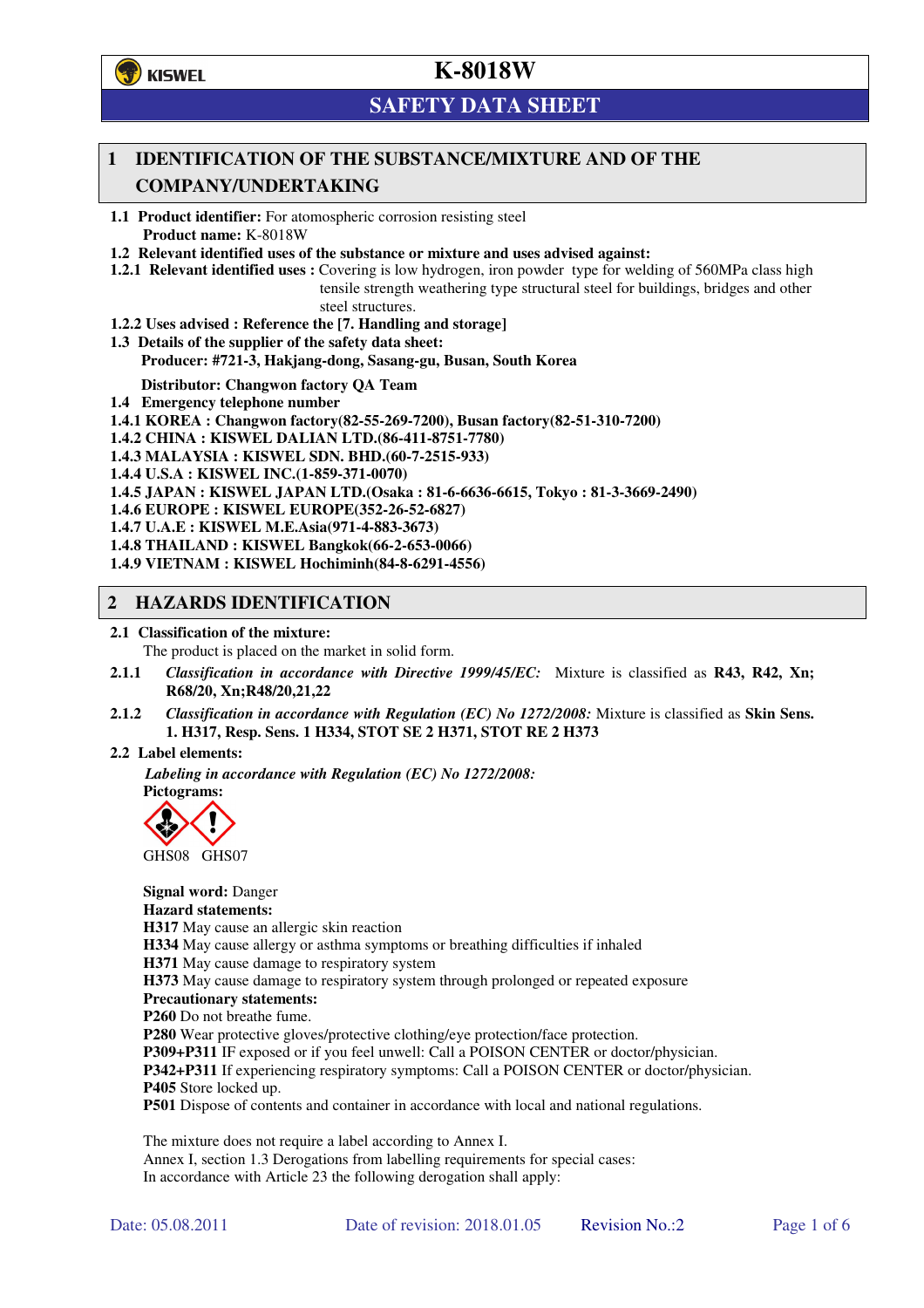

# **SAFETY DATA SHEET**

Metals in massive form, alloys, mixtures containing polymers and mixtures containing elastomers do not require a label according to this Annex, if they do not present a hazard to human health by inhalation, ingestion or contact with skin or to the aquatic environment in the form in which they are placed on the market, although classified as hazardous in accordance with the criteria of this Annex.

### **On the other hand, we want to offer classification and label of welding fume for workers.**

**2.3 Other hazards:** No data available.

# **3 COMPOSITION/INFORMATION ON INGREDIENTS**

**3.1 Substances:** No data available.

**3.2 Mixtures:** The mixture contains dangerous substances:

|                                |                |                          | <b>Classification</b>                      |                                                         |                                 |                                     |                                  |             |
|--------------------------------|----------------|--------------------------|--------------------------------------------|---------------------------------------------------------|---------------------------------|-------------------------------------|----------------------------------|-------------|
| Substance name                 | EC No.         | Registr.<br>$\mathbf{n}$ | 67/548/EEC                                 | <b>Hazard Class</b><br>and<br>Category<br>Code(s)       | <b>Hazard</b><br>state-<br>ment | Pictogram/<br><b>Signal</b><br>word | Conc.<br>$(\%)$<br><b>Volume</b> | <b>Note</b> |
| <sup>1</sup> Ferro Silicon     |                |                          | $\overline{\phantom{a}}$                   |                                                         | -                               |                                     | $1.0 - 3.0$                      |             |
| <sup>1</sup> Calcium fluoride  | 232-188-7      | ٠                        | ٠                                          |                                                         | $\overline{\phantom{0}}$        | $\overline{a}$                      | $3.0 - 7.0$                      |             |
| $1/2$ Limestone                | 215-279-6      | ۰                        | ٠                                          |                                                         | ۰                               |                                     | $8.0 - 12.0$                     |             |
| $1,2$ Mica                     | $\overline{a}$ |                          |                                            |                                                         | $\overline{\phantom{0}}$        |                                     | $1.0 - 3.0$                      |             |
| <sup>2,3</sup> Titaniumdioxide | 236-675-5      | $\overline{\phantom{a}}$ | Xi; R36<br>Xi; R37<br>T: R48/23            | Eye Irrit. 2<br>STOT SE <sub>3</sub><br><b>STOT RE1</b> | H319<br>H335<br>H372            | Danger                              | $1.0 - 3.0$                      |             |
| <sup>1</sup> Sodium silicate   | 239-981-7      |                          |                                            |                                                         |                                 |                                     | $1.0 - 5.0$                      |             |
| $2,3$ Iron                     | 231-096-4      | $\overline{a}$           | Xn;<br>R68/20/21/22<br>Xn;<br>R68/20/21/22 | STOT SE <sub>2</sub><br><b>STOT RE2</b>                 | H371<br>H373                    | Warning                             | $68.0 - 72.0$                    |             |

<sup>1</sup>Substance is not classified in terms of Regulation (EC) No. 1272/2008 Annex VI.

<sup>2</sup>Substance with workplace exposure limits.

\* See all the hazard statements in chapter 16.

## **4 FIRST AID MEASURES**

### **4.1 Description of first aid measures:**

**In case of respiratory exposure**: Remove to fresh air and keep at rest. If breathing is difficult or has stopped, administer artificial respiration as necessary. Seek medical attention.

**In case of skin contamination**: Wash contaminated area thoroughly with soap and water. Remove and wash contaminated clothing. If a persistent rash or irritation occurs, seek medical attention.

 **In case of intrusion into eye**: Immediately flush eyes with large amounts of running water for at least 15 minutes, lifting the upper and lower eyelids. Get medical attention.

**In case of oral intake**: Ingestion is considered unlikely due to product form. However, if swallowed do not induce vomiting. Seek medical attention. Advice to doctor: treat symptomatically.

- **4.2 Most important symptoms and effects, both acute and delayed:** No data available.
- **4.3 Indication of any immediate medical attention and special treatment needed:** No data available.

## **5 FIREFIGHTING MEASURES**

### **5.1 Extinguishing media:**

**Suitable extinguishing media:** Carbon dioxide, dry chemical, water spray. Use extinguishing media appropriate for surrounding fire.

**Unsuitable extinguishing media:** No data available.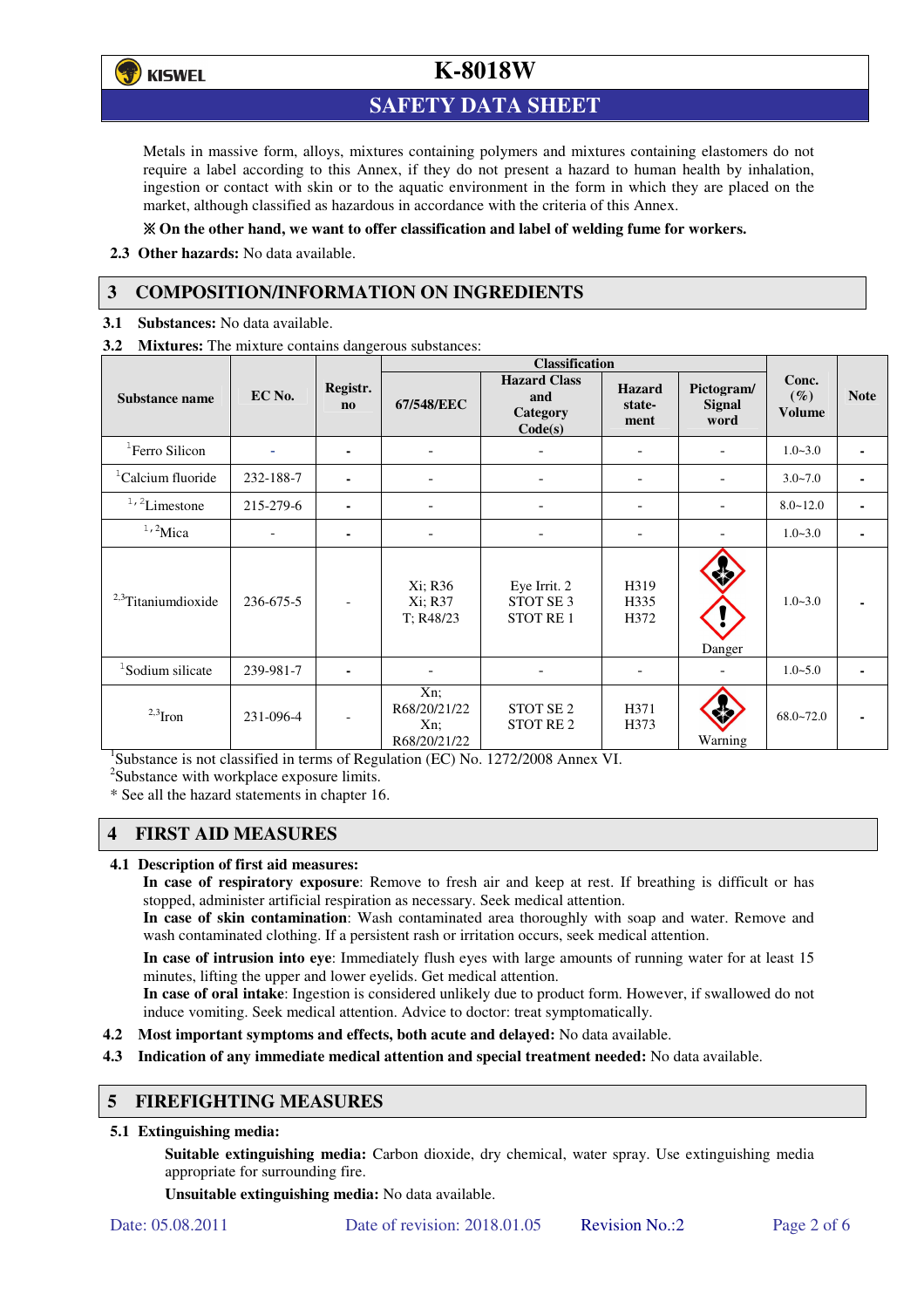# **()** KISWEL

# **K-8018W**

# **SAFETY DATA SHEET**

- **5.2 Special hazards arising from the substance or mixture:** Fire may produce irritating or poisonous gases.
- **5.3 Advice for firefighters:** In the event of a fire, wear self-contained breathing apparatus and protective clothing.

## **6 ACCIDENTAL RELEASE MEASURES**

**6.1 Personal precautions, protective equipment and emergency procedures:** 

**For non-emergency personnel:** Wear appropriate personal protective equipment as specified in Section 8. Ensure adequate ventilation**.** 

**For emergency responders:** No data available.

**6.2 Environmental precautions:** Avoid dispersal of spilled material and contact with soil, ground and surface water, drains and sewers.

**Methods and material for containment and cleaning up:** Take up mechanically. Collect the material in labeled containers and dispose of according to local and regional authority requirements.

**6.3 Reference to other sections:** See Section 7 for information on safe handling. See Section 8 for information on personal protection equipment. See Section 13 for disposal information.

## **7 HANDLING AND STORAGE**

- **7.1 Precautions for safe handling:** Welding may produce fumes and gases hazardous to health. Avoid breathing these fumes and gases. Use adequate ventilation. Keep away from sources of ignition. Avoid contact with skin, eyes and clothing. Do not eat, drink and smoke in work areas.
- **7.2 Conditions for safe storage, including any incompatibilities**: Store in cool, dry and well-ventilated place. Keep away from incompatible materials. Keep away from heat and open flame.
- **7.3 Specific end use(s):** No data available.

## **8 EXPOSURE CONTROLS/PERSONAL PROTECTION**

### **8.1 Control parameters:** Exposure limits were not established for this product.

Workplace exposure limits for substances contained in the mixture are listed in *EH40/2005* Workplace exposure limits:

|                             |                   | Workplace exposure limit |                                                                |                                           |                                                    |                 |  |
|-----------------------------|-------------------|--------------------------|----------------------------------------------------------------|-------------------------------------------|----------------------------------------------------|-----------------|--|
| <b>Substance</b>            | <b>CAS</b> number | Long-term<br>ppm         | exposure limit<br>(8-hour TWA<br>reference period)<br>$mg.m-3$ | <b>Short-term</b><br>$(15\text{-minute})$ | exposure limit<br>reference period)<br>ppm $mg.m3$ | <b>Comments</b> |  |
| Limestone/Calcium carbonate | 1317-65-3         |                          |                                                                |                                           |                                                    |                 |  |
| Total inhalable             |                   |                          | 10                                                             |                                           |                                                    |                 |  |
| Respirable                  |                   |                          | 4                                                              |                                           |                                                    |                 |  |
| Mica                        | 12001-26-2        |                          |                                                                |                                           |                                                    |                 |  |
| Total inhalable             |                   | ۰                        | 10                                                             | ۰                                         |                                                    |                 |  |
| respirable                  |                   | ۰                        | 0.8                                                            | -                                         |                                                    |                 |  |
| Titanium dioxide            |                   |                          |                                                                |                                           |                                                    |                 |  |
| Total inhalable             | 13463-67-7        | ۰                        | 10                                                             | -                                         |                                                    |                 |  |
| resirable                   |                   | ۰                        | 4                                                              | -                                         |                                                    |                 |  |
| Iron oxide, fume (as Fe)    | 1309-37-1         |                          | 5                                                              |                                           | 10                                                 |                 |  |

\*A skin notation assigned to the OEL identifies the possibility of significant uptake through the skin.

- **8.2 Exposure controls:** Do not eat, drink and smoke. Immediately remove all contaminated clothing. Wash hands before breaks and at the end of work.
- **8.2.1 Appropriate engineering controls:** Use local exhaust ventilation during all welding operations.

### **8.2.2 Individual protection measures, such as personal protective equipment:**

**8.2.2.1 Eye/face protection:** Always wear eye protection during welding operations, helmet and/or face shield with filter lens.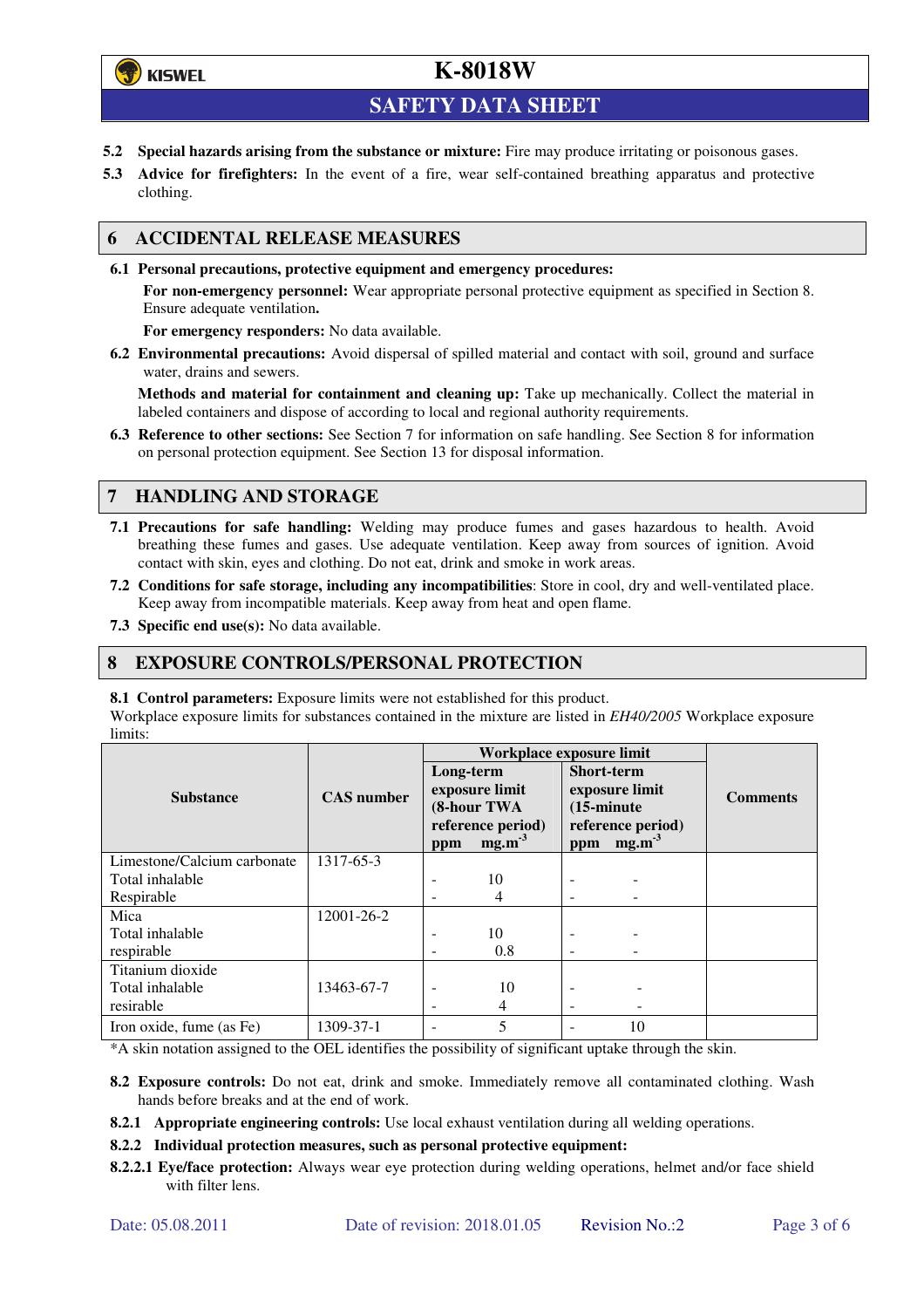

# **SAFETY DATA SHEET**

### **8.2.2.2 Skin protection:**

**Hand protection:** Wear appropriate protective (welding) gloves during welding.

**Other:** Wear appropriate protective clothing and boots.

- **8.2.2.3 Respiratory protection:** If ventilation is insufficient, use appropriate respirator or self-contained breathing apparatus.
- **8.2.2.4 Thermal hazards:** No data available.

**8.2.3 Environmental exposure controls:** Do not allow to enter sewers, surface and ground water.

# **9 PHYSICAL AND CHEMICAL PROPERTIES**

### **9.1 Information on basic physical and chemical properties:**

| Appearance:                                          | solid (metal rod)        |
|------------------------------------------------------|--------------------------|
| Odour:                                               |                          |
| <b>Odour threshold:</b>                              |                          |
| pH:                                                  |                          |
| Melting point/freezing point:                        | $\overline{a}$           |
| Initial boiling point and boiling range:             | ٠                        |
| <b>Flash point:</b>                                  | ۰                        |
| <b>Evaporation rate:</b>                             |                          |
| Flammability (solid, gas):                           | ۰                        |
| <b>Upper/lower flammability or explosive limits:</b> | $\overline{\phantom{0}}$ |
| Vapour pressure:                                     | ۰                        |
| <b>Vapour density:</b>                               | ٠                        |
| <b>Relative density:</b>                             | ۰                        |
| Solubility(ies):                                     |                          |
| Partition coefficient: n-octanol/water:              | ۰                        |
| <b>Auto-ignition temperature:</b>                    | -                        |
| <b>Decomposition temperature:</b>                    | ٠                        |
| <b>Viscosity:</b>                                    |                          |
| <b>Explosive properties:</b>                         |                          |
| <b>Oxidising properties:</b>                         |                          |

**9.2 Other information:** No data available.

## **10 STABILITY AND REACTIVITY**

**10.1 Reactivity:** No data available.

- **10.2 Chemical stability:** The product is stable under normal conditions. When using it may produce dangerous fumes and gases.
- **10.3 Possibility of hazardous reactions:** No data available.
- **10.4 Conditions to avoid:** Avoid contact with incompatible materials.
- **10.5 Incompatible materials:** Acids, bases, oxidizing agents.
- **10.6 Hazardous decomposition products:** Metal oxide fumes and gases are produced during welding.

## **11 TOXICOLOGICAL INFORMATION**

### **11.1 Information on toxicological effects:**

The mixture may cause an allergic skin reaction. It is suspected of causing cancer. It causes damage to organs through prolonged or repeated exposure.

## **12 ECOLOGICAL INFORMATION**

- **12.1 Toxicity:** No data available
- **12.2 Persistence and degradability:** No data available.
- **12.3 Bioaccumulative potential:** No data available.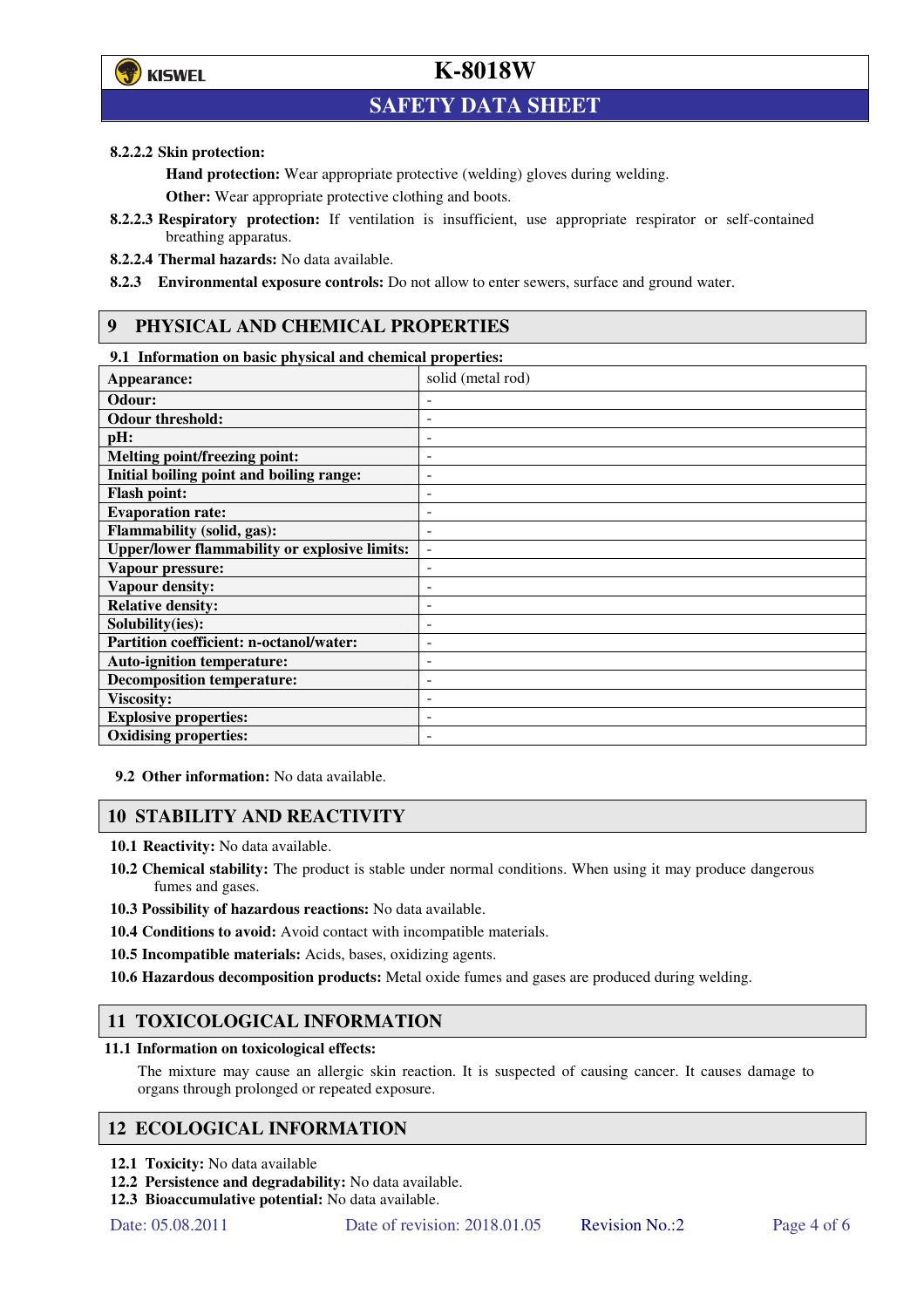

l

# **K-8018W**

# **SAFETY DATA SHEET**

- **12.4 Mobility in soil:** No data available.
- **12.5 Results of PBT and vPvB assessment:** No data available.
- **12.6 Other adverse effects:** No data available.

### **13 DISPOSAL CONSIDERATIONS**

**13.1 Waste treatment methods:** Dispose off in accordance with local and national regulations.

### **14 TRANSPORT INFORMATION**

**14.1 ADR/RID/ADN:** The mixture is not subject to international regulations on transport of dangerous goods.

| UN number:                            | -                        |
|---------------------------------------|--------------------------|
| UN proper shipping name:              | -                        |
| <b>Transport hazard class(es):</b>    | ۰                        |
| Packing group:                        | ۰                        |
| <b>Environmental hazards:</b>         | -                        |
| <b>Special precautions for user:</b>  | -                        |
| <b>Transport in bulk according to</b> |                          |
| Annex II of MARPOL73/78 and the       | $\overline{\phantom{a}}$ |
| <b>IBC</b> Code:                      |                          |
|                                       |                          |

**14.2 IMDG:** The mixture is not subject to international regulations on transport of dangerous goods.

**14.3 ICAO/IATA:** The mixture is not subject to international regulations on transport of dangerous goods.

### **15 REGULATORY INFORMATION**

#### **15.1 Safety, health and environmental regulations/legislation specific for the substance or mixture:**

- Corrigendum to Regulation (EC) No 1907/2006 of the European Parliament and of the Council of 18 December 2006 concerning the Registration, Evaluation, Authorization and Restriction of Chemicals (REACH), establishing a European Chemicals Agency, amending Directive 1999/45/EC and repealing Council Regulation (EEC) No 793/93 and Commission Regulation (EC) No 1488/94 as well as Council Directive 76/769/EEC and Commission Directives 91/155/EEC, 93/67/EEC, 93/105/EC and 2000/21/EC (OJ L 396, 30.12.2006);
- Corrigendum to Directive No 2006/121/EC of the European Parliament and of the Council of 18 December 2006 amending Council Directive 67/548/EEC on the approximation of laws, regulations and administrative provisions relating to the classification, packaging and labeling of dangerous substances in order to adapt it to Regulation (EC) No 1907/2006 concerning the Registration, Evaluation, Authorization and Restriction of Chemicals (REACH) and establishing a European Chemicals Agency (OJ L 396, 30.12.2006);
- Regulation (EC) No 1272/2008 of the European parliament and of the Council of 16 December 2008 on classification, labeling and packaging of substances and mixtures, amending and repealing Directives 67/548/EEC and 1999/45/EC, and amending Regulation (EC) No 1907/2006 (OJ L 353, 31.12. 2008).
- COMMISSION REGULATION (EC) No 790/2009 of 10 August 2009 amending, for the purposes of its adaptation to technical and scientific progress, Regulation (EC) No 1272/2008 of the European Parliament and of the Council on classification, labeling and packaging of substances and mixtures.
- COMMISSION REGULATION (EU) No 453/2010 of 20 May 2010 amending Regulation (EC) No 1907/2006 of the European Parliament and of the Council on the Registration, Evaluation, Authorisation and Restriction of Chemicals (REACH).
- **15.2 Chemical safety assessment:** Chemical safety assessment is not available.